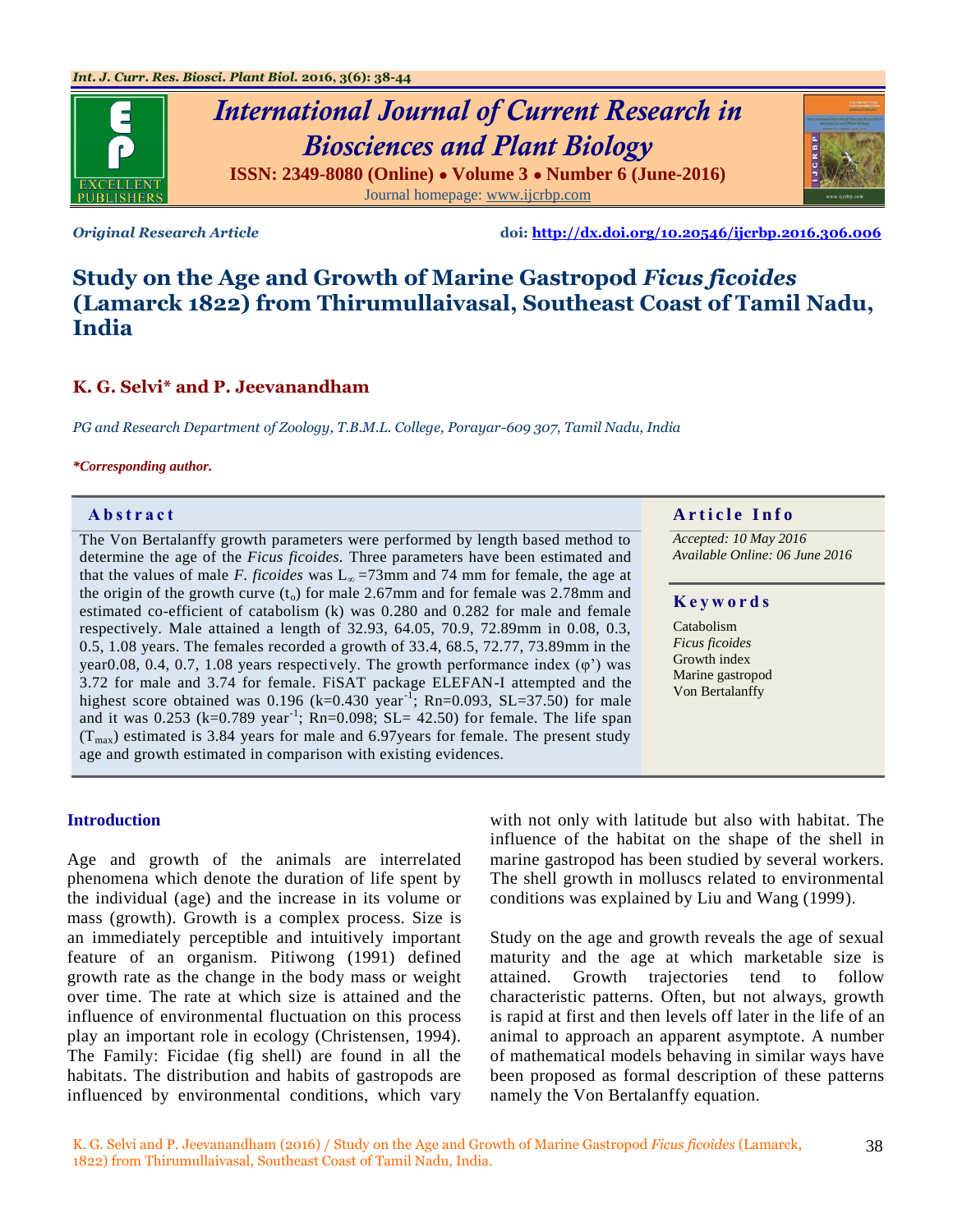There are many analytical tools that can be applied in assessing the exploitation level of marine fishery resources. Among them the FiSAT (FAO – ICLARM Stock Assessment Tools) has been most frequently employed in estimating population parameters (Newman, 2002; Al-Barwani et al., 2007; Amin et al., 2008; Cob et al., 2009). Therefore, the present study was designed to observe the age and growth of *Ficus ficoides* at Thirumullaivasal coastal habitat through the application of FiSAT software.

### **Materials and methods**

#### **Study area**

Thirumullaivasal coastal area located (Lat.:  $11^{\circ}15^{\circ}01^{\prime\prime}$ N; Long.: 079°50'29"E) in Southeast coast of Tamil Nadu, India. This landing centre is well connected by road and captured fishes were transported to the local market immediately. Every day around more than 500 trawlers are operated. They operate the trawl net at the depth of 9- 30 meter. This study animal was caught using trawl net operation by trawlers from 9 meter depth which is about 8 km away from the shore line.

#### **Sample collection**

The gastropod species *Ficus ficoides* were collected from Thirumullaivasal coastal area. The sample was collected from January 2014 to December 2015 to observe the size frequency distribution in both male and female animals. Sampling was made randomly from 3-5 heaps contributing 50kg. Sample of the *F. ficoides* was collected from 1-2 heaps from single trawl net fortnightly and consolidated as monthly total.



**Fig. 1:** *Ficus ficoides*.

## **Age and growth**

Totally 1699 males and 1686 females *F. ficoides* were collected during the study period. The length of the animal (Fig. 1) was measured in millimeter from the apex to the umbilical base of the shell using a vernier

caliper corrected to 0.1 mm. care was taken to represent all the size groups. Age and growth was determined by employing the methods of Von Bertalanffy"s growth equation, 1938. The data were arranged in ten sizes of groups with a class interval of 5mm (Tables 1a and 1b).

### **Von Bertalanffy's equation**

The mathematical equation derived by Von Bertalanffy (1938), has been used to calculate the length of animal at any given time. Beverton and Holt (1957) and Fabens (1965) have used this equation to describe the growth of organisms in various farms. This mathematical expression is useful in interpretation and also in production and computation (Pantalu, 1963; Kamala, 1969). Since growth is the net result of metabolism, a growth curve in length fits well with the growth rate of many species (Beverton, 1954; Beverton and Holt, 1957).

The present study deal here only with the Von Bertalanffy growth model of body length as a function of age. It has become one of the cornerstones in fishery biology because it is used as a sub-model in more complex models describing the dynamics of fish populations. This equation gives a linear relationship between Length (L) at a time"t" and  $(t + x)$  is expressed as:

$$
Lt = L_{\infty} * (1-\exp(-k^* (t-t_o)))
$$

Where, Lt - Length at age  $'t'$ 

- $L_{\infty}$  asymptote of the growth curve in length
- e base of the natural logarithm
- k Co-efficient of katabolism per year
- t age of the animal (year)
- $t<sub>o</sub>$  is hypothetical age at which the length is zero

By using this conventional method, asymptotic length or maximum length attainable was found to be  $(L<sub>∞</sub>)$  in millimeter, age at the origin of the growth curve (to) and co-efficient of katabolism (k) for male and female animal. The length calculated for different years using this equation was plotted along with the observed length for the same period. The "*growth rate"* can be defined by:

$$
\frac{\Delta L}{\Delta t} - \frac{L(t+\Delta t) - L(t)}{\Delta t}
$$

Time (or age), t, is usually expressed in units of year (Per Sparre and Venema, 1998). The estimated parameters  $L_{\infty}$ and k was used to calculate the growth performance index (φ') using the equation of  $\Phi$ <sup>'=</sup> (Log k +2log L<sub>∞)</sub> where, total length  $L_{\infty}$  1/year for k and base10 for logarithms (Pauly and Munro, 1984).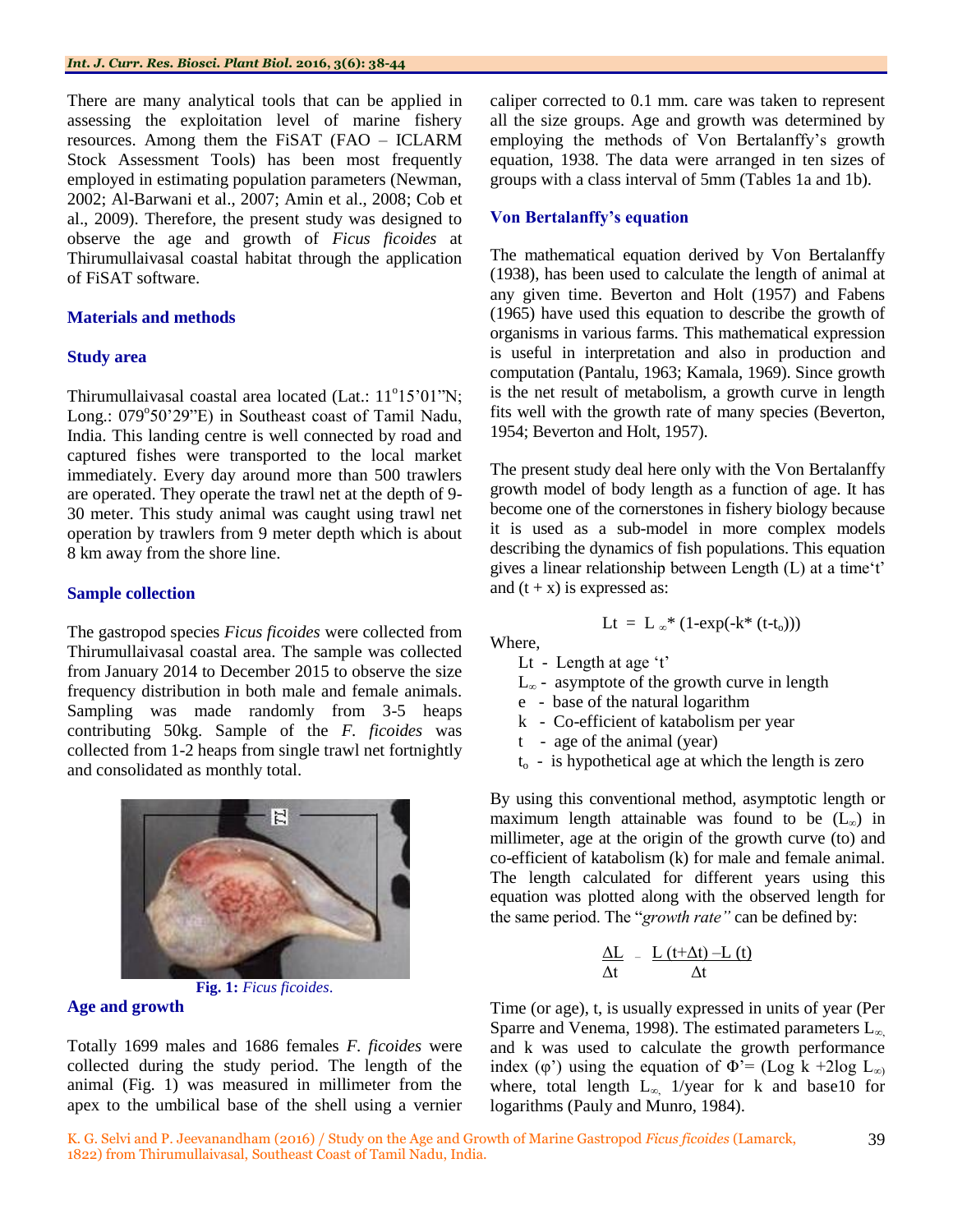| <b>Mid-total</b> | Jan            |              | <b>Feb</b> |                | Mar |     | Apr |              | <b>May</b>     |                | Jun |                  | Jul            |             | Aug            |                | <b>Sep</b>     |                | Oct            |                | <b>Nov</b>     |              | <b>Dec</b> |                | <b>Total</b> |
|------------------|----------------|--------------|------------|----------------|-----|-----|-----|--------------|----------------|----------------|-----|------------------|----------------|-------------|----------------|----------------|----------------|----------------|----------------|----------------|----------------|--------------|------------|----------------|--------------|
| length<br>(mm)   | M              | $\mathbf{F}$ | M          | F              | M   | F   | M   | $\mathbf{F}$ | M              | $\mathbf{F}$   | M   | $\mathbf{F}$     | M              | F           | M              | $\mathbf{F}$   | M              | $\mathbf{F}$   | M              | $\mathbf{F}$   | M              | $\mathbf{F}$ | M          | $\mathbf{F}$   |              |
| $20 - 25$        |                |              |            |                |     |     |     |              |                |                |     |                  |                | 2           |                |                |                |                |                |                |                |              |            |                | $8\,$        |
| $26 - 30$        |                |              |            |                |     |     |     |              | 8              | 12             | 10  | 6                | 9              | 13          | 5              | 12             |                |                |                |                |                |              |            |                | 82           |
| $31 - 35$        |                |              |            |                |     |     |     |              | 5              | 6              | 5   | 4                | 6              |             | 5              | $\mathcal{L}$  |                | $\overline{2}$ |                |                |                |              |            |                | 52           |
| $36-40$          |                | 3            |            | $\overline{2}$ |     |     |     |              | 3              | $\overline{4}$ | 3   | $\boldsymbol{0}$ | 3              | 8           | $\overline{c}$ | 6              |                | 15             | $\overline{2}$ |                | $\overline{2}$ |              |            |                | 54           |
| $41 - 45$        | 5 <sup>5</sup> | 9            |            | $\mathbf{r}$   |     |     |     |              | $\overline{2}$ | $\mathcal{L}$  | 5   | 5                | 5              |             | 4              | 12             |                | 7              | 10             | 4              | 10             | 4            |            | 3              | 121          |
| $46 - 50$        |                | 5            | 5          | 6              |     |     |     |              | $\overline{4}$ | 3              | 5   | $\overline{0}$   | $\overline{2}$ |             |                | 6              | 8              | 14             | 19             | 5              | 10             | 10           |            | 15             | 147          |
| 51-55            |                | $\mathbf{r}$ | 22         | 9              | 14  | 19  | 10  | 17           | $\overline{2}$ | $\overline{0}$ | 4   |                  | 4              | 6           | 6              | $\overline{0}$ | $\overline{4}$ | 7              | 12             | $\overline{2}$ | 10             | $\Omega$     |            | $\overline{0}$ | 170          |
| 56-60            | 14             | 23           | 26         | 16             | 20  | 18  | 15  | 33           | $\overline{2}$ |                | 5   | $\overline{2}$   |                | 6           | 3              | 18             | 4              | 10             | 10             | 10             | 10             | 14           | 14         | 15             | 296          |
| 61-65            | 9              | 14           | 28         | 11             | 14  | 18  | 9   | 10           | 3              | $\overline{0}$ | 4   | $\boldsymbol{0}$ | 6              | $\mathbf Q$ | $\overline{2}$ | 5              | $\mathcal{R}$  | $\mathbf{r}$   | 5              | 13             | $\mathbf{r}$   | 16           | 9          | 12             | 214          |
| 66-70            | 32             | 8            | 22         | 20             | 20  | 25  | 16  | 24           | 3              | $\overline{2}$ |     | 4                | $\mathfrak{D}$ |             | 6              | 5              | 8              | 6              | 25             | 9              | 26             | 13           | 32         | 10             | 320          |
| 71-75            | 24             | 16           | 17         | 9              | 19  | 20  | 5   | 20           | $\overline{2}$ | $\theta$       |     |                  | $\overline{2}$ | 10          | 5              | 3              | 8              | 10             | 11             | 17             | 17             |              | 24         | 15             | 268          |
| Total            | 98             | 85           | 125        | 80             | 87  | 100 | 55  | 104          | 35             | 42             | 45  | 23               | 40             | 72          | 50             | 75             | 56             | 78             | 94             | 60             | 92             | 68           | 98         | 70             | 1732         |

**Table 1a.** Monthly length -frequency distribution of Male (M) and female (F) *Ficus ficoides* at Thirumullaivasal coastal habitat during Jan-2014 to Dec-2014.

**Table 1b.** Monthly length-frequency distribution of Male (M) and female (F) *Ficus ficoides* at Thirumullaivasal coastal habitat during Jan-2015 to Dec-2015.

| Mid-total      | Jan |    | Feb |    | Mar |              | Apr          |    | <b>May</b>               |                | Jun           |                | Jul            |               | Aug                         |                | <b>Sep</b>     |                | Oct |              | <b>Nov</b> |    | Dec |              | <b>Total</b> |
|----------------|-----|----|-----|----|-----|--------------|--------------|----|--------------------------|----------------|---------------|----------------|----------------|---------------|-----------------------------|----------------|----------------|----------------|-----|--------------|------------|----|-----|--------------|--------------|
| length<br>(mm) | M   | F  | M   | F  | M   | F            | M            | F  | M                        | F              | M             | F              | M              | F             | M                           | F              | M              | F              | М   | $\mathbf{F}$ | M          | F  | M   | $\mathbf{F}$ |              |
| $20 - 25$      |     |    |     |    |     |              |              |    | $\bigcap$                |                | 3             | $\overline{c}$ | 3              | $\mathcal{D}$ | $\overline{2}$              | 4              | $\overline{2}$ |                |     |              |            |    |     |              | 21           |
| $26 - 30$      |     |    |     |    |     |              |              |    | 6                        | 8              | 8             | 4              | 5              | 10            | 4                           | 6              | $\overline{4}$ |                |     |              |            |    |     |              | 55           |
| 31-35          |     |    |     |    |     |              |              |    | 3                        | $\mathbf{r}$   | 4             | $\overline{2}$ | 4              | 5             | 3                           | 9              | 3              | $\overline{2}$ |     |              |            |    |     |              | 42           |
| 36-40          |     | 4  |     | 4  |     |              |              |    | $\overline{2}$           | 3              | 5             | $\overline{2}$ | $\overline{2}$ | 5             |                             | 6              | $\overline{2}$ | 10             |     |              | 3          |    |     |              | 50           |
| $41 - 45$      | 6   | 8  | 5   | 6  |     |              |              |    | 3                        | 5              | 3             | 3              | 3              | 4             | 2                           | 10             | 5              | 11             | 8   | 3            | 6          | 6  |     | 8            | 112          |
| $46 - 50$      | 9   | 6  | 8   | 8  | 10  | $\mathbf{r}$ | 4            |    | 6                        | 5              | 3             | 4              | $\overline{2}$ | 6             | 10                          | $\mathbf{r}$   | 6              | 10             | 15  | 6            | 6          | 8  | 8   | 10           | 164          |
| 51-55          |     | 6  | 20  | 7  | 12  | 17           | 9            | 15 | 6                        | 4              | 4             | $\overline{2}$ | 3              | 5             | $\overline{4}$              | $\overline{2}$ | 3              | 9              | 10  | 4            | 8          | 5  | 6   | 6            | 174          |
| 56-60          | 13  | 10 | 23  | 14 | 19  | 10           | 13           | 24 | $\overline{\phantom{1}}$ | 5              | 6             | 3              |                | $\mathbf{r}$  | $\mathcal{D}_{\mathcal{L}}$ | 15             | ◠              | 8              | 12  | 8            | 9          | 11 | 12  | 12           | 244          |
| 61-65          | 8   | 13 | 23  | 9  | 13  | 16           | 10           | 11 | 4                        | 4              | 8             | 3              | 4              | 9             | 3                           | 8              | $\overline{4}$ | 9              |     |              | 8          | 12 | 6   | 10           | 213          |
| 66-70          | 29  | 10 | 20  | 21 | 18  | 23           | 14           | 19 | $\mathcal{R}$            | $\mathfrak{D}$ | $\mathcal{I}$ | 3              | $\overline{2}$ | 6             | $\overline{4}$              | 5              | 6              |                | 21  |              | 22         | 15 | 29  | 11           | 312          |
| 71-75          | 21  | 14 | 18  | 11 | 20  | 19           | $\mathbf{Q}$ | 18 | 5                        | $\gamma$       | $\mathbf{Q}$  | $\overline{0}$ | $\overline{2}$ | 10            | 3                           | 3              |                | 8              | 9   | 17           | 14         | 13 | 20  | 16           | 266          |
| Total          | 93  | 71 | 117 | 80 | 92  | 92           | 59           | 87 | 45                       | 46             | 60            | 28             | 31             | 69            | 38                          | 75             | 42             | 78             | 83  | 60           | 76         | 70 | 88  | 73           | 1653         |

K. G. Selvi and P. Jeevanandham (2016) / Study on the Age and Growth of Marine Gastropod *Ficus ficoides* (Lamarck, 1822) from Thirumullaivasal, Southeast Coast of Tamil Nadu, India. 40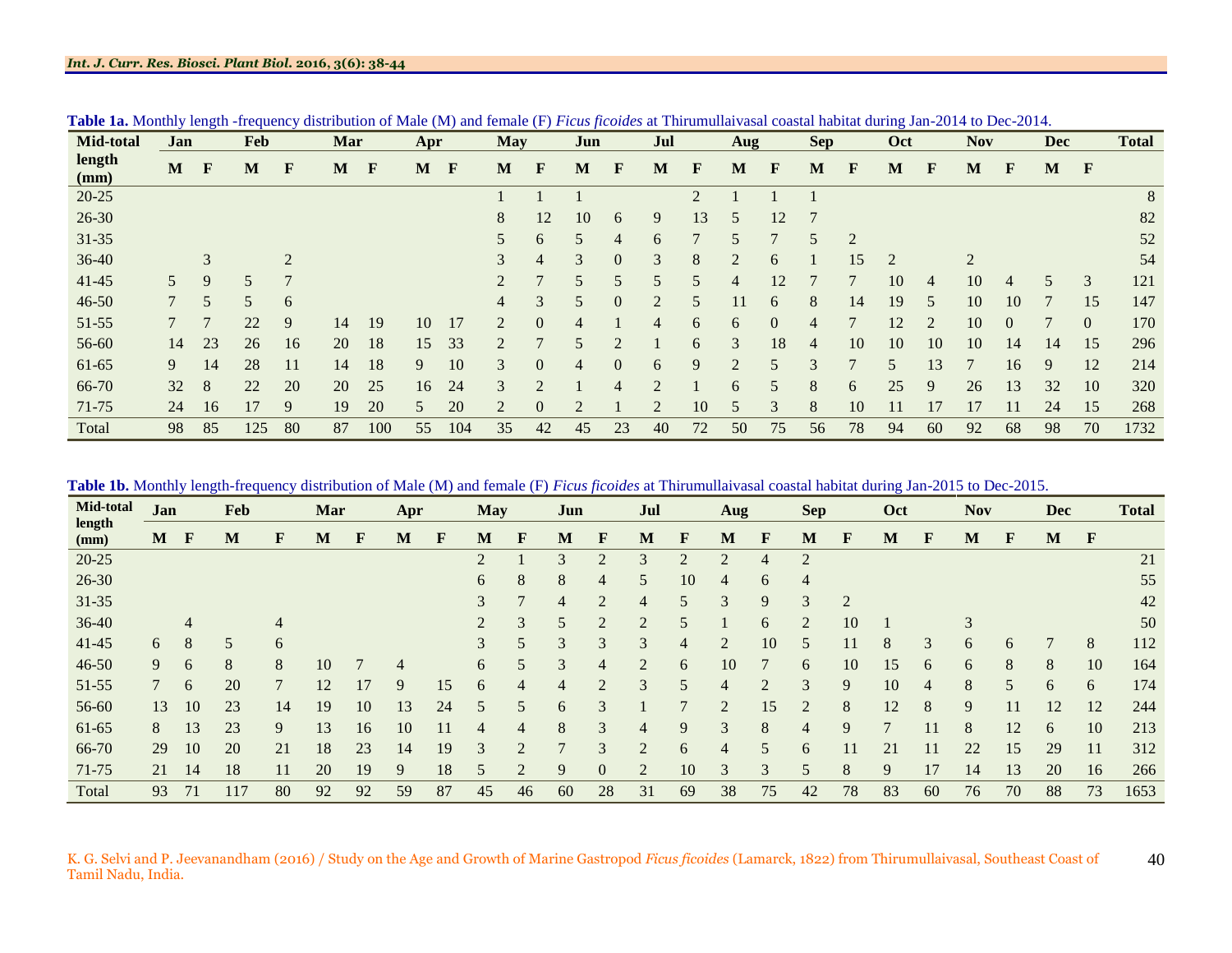#### **ELEFAN 1**

Electronic LEngth-Frequency ANalysis (ELEFAN) was introduced by Pauly and David (1981). This computer based entire package deals with estimation of growth parameters using length-frequency analysis. It consists of two major stages: restructuring of length-frequencies and fitting of a growth curve and therefore a score concept has been introduced to measure how close a growth curve come to the best fit.

Whenever a curve hits a bar at the axis, either positive or negative it scores points. The total score of the growth curve is the sum of the points scored from each sample (Per Sparre and Venema, 1998).

The life span  $(T_{\text{max}})$  of *F. ficoides* is estimated as per the equation:  $T_{\text{max}}=3/k$  (Nagarajan, 2013).

#### **Results**

The observed and analyzed results reported in this study represent the first data on the age and growth of male and female *F. ficoides* population*.*

The present study growth means basically the determination of the body size as a function of age. In this study the mathematical model, expresses the length, L, as a function of the age of the animal, t. The equation contains the age, "t", and some parameters "L $_{\infty}$ ", "k", and " $t_0$ ".

To illustrate the use of this model, assumed that these three parameters have been estimated and that the values of male *F. ficoides* was  $L_{\infty}$  =73mm, for male and 74 mm for female, the age at the origin of the growth curve  $(t_0)$ for male 2.67mm and for female was 2.78 and estimated co-efficient of katabolism (k) was 0.280 and 0.282 for male and female respectively. The Von Bertalanffy"s equation for growth curve may be given as follows:

In male: L(t) = 73 [1-exp-0.280(t+2.67)] In female: L(t) = 74 [1-exp-0.282(t+2.78)]

The length calculated for different years using this equation was plotted with the observed length for the same period, which showed a general agreement in growth curves was given in the Figs. 2 and 3. Table 2 represents the length at relative age relationship estimated using Bertalanffy's model by using  $t_0=0$ .

Male attained a length of 32.93, 64.05, 70.9 and 72.89mm in 0.08, 0.3, 0.5, and 1.08 years respectively. The females recorded a growth of 33.4, 68.5, 72.77 and 73.89mm in 0.08, 0.4, 0.7 and 1.08 years respectively.



**Fig. 2:** VBGF length-at-age growth curve of *Ficus ficoides*  (male) at Thirumullaivasal coast.



**Fig. 3:** VBGF length-at-age growth curve of *Ficus ficoides*  (female) at Thirumullaivasal coast.

Animals increases in length as they grow older, but their growth rate that is the increment in length per unit time, decreases when they get older, approaching zero when they become very old.

In the present study animal it is evident that the growth rate decrease as the animal get older. The mathematical relationship between the length of the animal and the growth rate at a given time is a linear function (Table 2).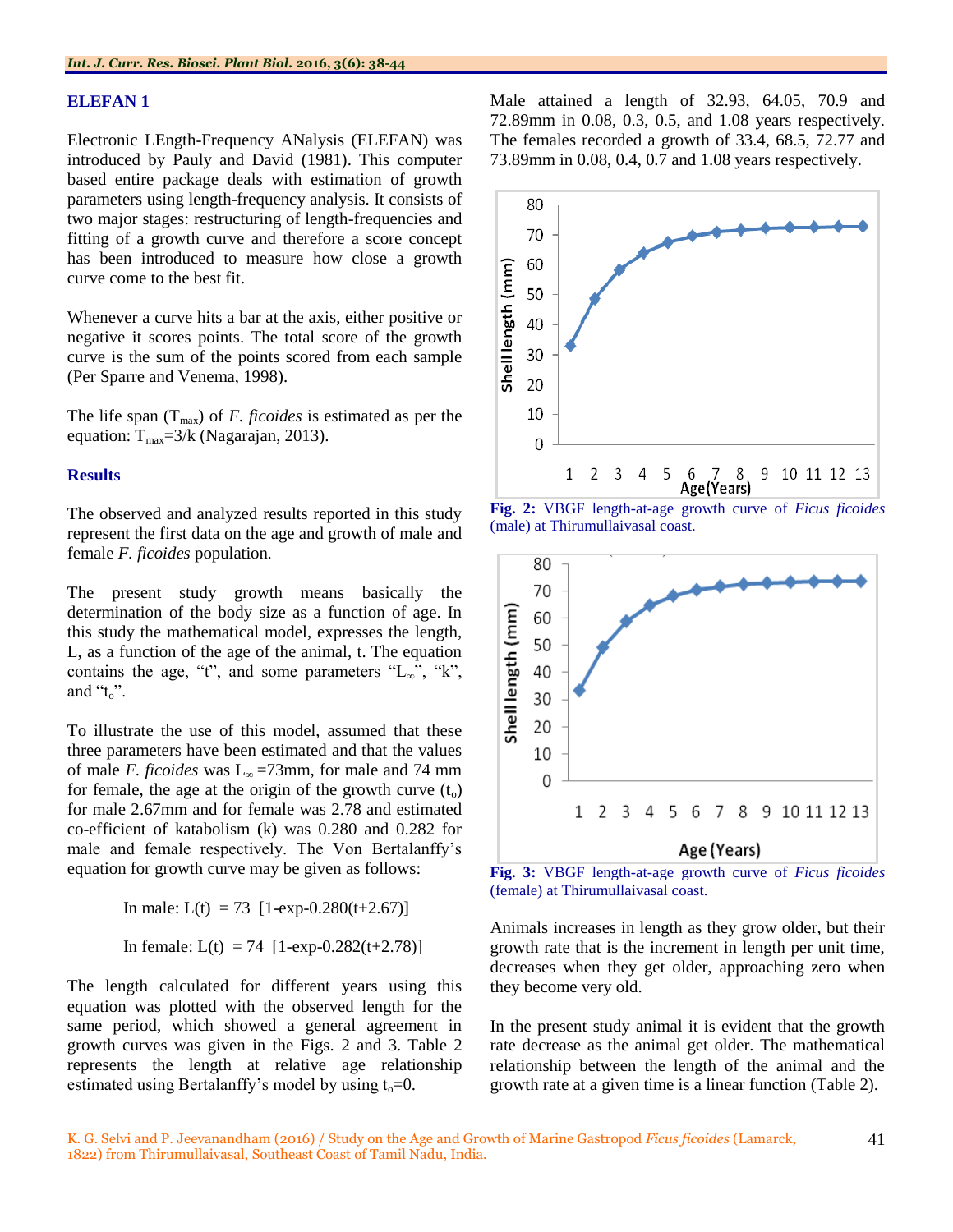| <b>RelativeAge (t)</b> | <b>Male</b>       |                            | <b>Female</b>     |                            |  |  |  |  |  |
|------------------------|-------------------|----------------------------|-------------------|----------------------------|--|--|--|--|--|
| (years)                | Shell length (mm) | Growth rate (mm year $1$ ) | Shell length (mm) | Growth rate (mm $Year^1$ ) |  |  |  |  |  |
| $\mathbf{1}$           | 32.93             | 15.76                      | 33.38             | 15.98                      |  |  |  |  |  |
| $\overline{2}$         | 48.69             | 9.57                       | 49.36             | 9.70                       |  |  |  |  |  |
| 3                      | 58.26             | 5.79                       | 59.06             | 5.88                       |  |  |  |  |  |
| $\overline{4}$         | 64.05             | 3.52                       | 64.94             | 3.56                       |  |  |  |  |  |
| 5                      | 67.57             | 2.13                       | 68.50             | 2.17                       |  |  |  |  |  |
| 6                      | 69.70             | 1.29                       | 70.67             | 1.31                       |  |  |  |  |  |
| $\overline{7}$         | 70.99             | 0.79                       | 71.98             | 0.79                       |  |  |  |  |  |
| $\,8\,$                | 71.78             | 0.48                       | 72.77             | 0.49                       |  |  |  |  |  |
| 9                      | 72.26             | 0.29                       | 73.26             | 0.29                       |  |  |  |  |  |
| 10                     | 72.55             | 0.11                       | 73.55             | 0.18                       |  |  |  |  |  |
| 11                     | 72.66             | 0.07                       | 73.73             | 0.10                       |  |  |  |  |  |
| 12                     | 72.83             | 0.06                       | 73.83             | 0.06                       |  |  |  |  |  |
| 13                     | 72.89             | 0.04                       | 73.89             | 0.04                       |  |  |  |  |  |

**Table 2.** Estimation of age and growth by Von Bertalanffy growth model of body length as a function of age at Thirumullaivasal coastal habitat.

The growth performance index  $(\varphi)$  was 3.72 for male and 3.74 for female and predicted maximum length was 74.99 mm in male and 75.73mmm in female.

ELEFAN-I (Figs. 4 and 5) attempted to record a maximum for a goodness of fit function based on peaks and trough observed in this data. This is based on how often Von Bertalanffy"s growth curve hits modes in the data. The length-frequency data are restructured and moving average points is identifies as a peaks. The number of peaks gives the maximum sum of peaks (ASP). Von Bertalanffy growth curve with different parameters  $(L<sub>∞</sub>, and k)$  are run, for each trial on explained sum of peaks (ESP) is calculated. In this study the highest score obtained was 0.196  $(k=0.430 \text{ year}^{-1})$ ; Rn=0.093, SL=37.50) for male and it was 0.253  $(k=0.789 \text{ year}^{-1}; \text{ Rn}=0.098; \text{ SL}= 42.50)$  for female. The goodness of fit curve obtained with these values. The life span (Tmax) of *F. ficoides* is estimated to be 3.84 years for male and 6.97years for female animal.



**Fig. 4:** Male *Ficus ficoides* by fitting the growth curves through the restructured length-Frequency derived by ELEFAN1 – FiSAT from Thirumullaivasal coast during Jan-2014 to Dec-2015.(Dark histogram represent frequencies that are part of "peaks" and open histogram represent "troughs" separating peaks.) (L<sub>∞</sub> $=$ .78.75, k = 0.780, SL $=$ =42.5).

K. G. Selvi and P. Jeevanandham (2016) / Study on the Age and Growth of Marine Gastropod *Ficus ficoides* (Lamarck, 1822) from Thirumullaivasal, Southeast Coast of Tamil Nadu, India.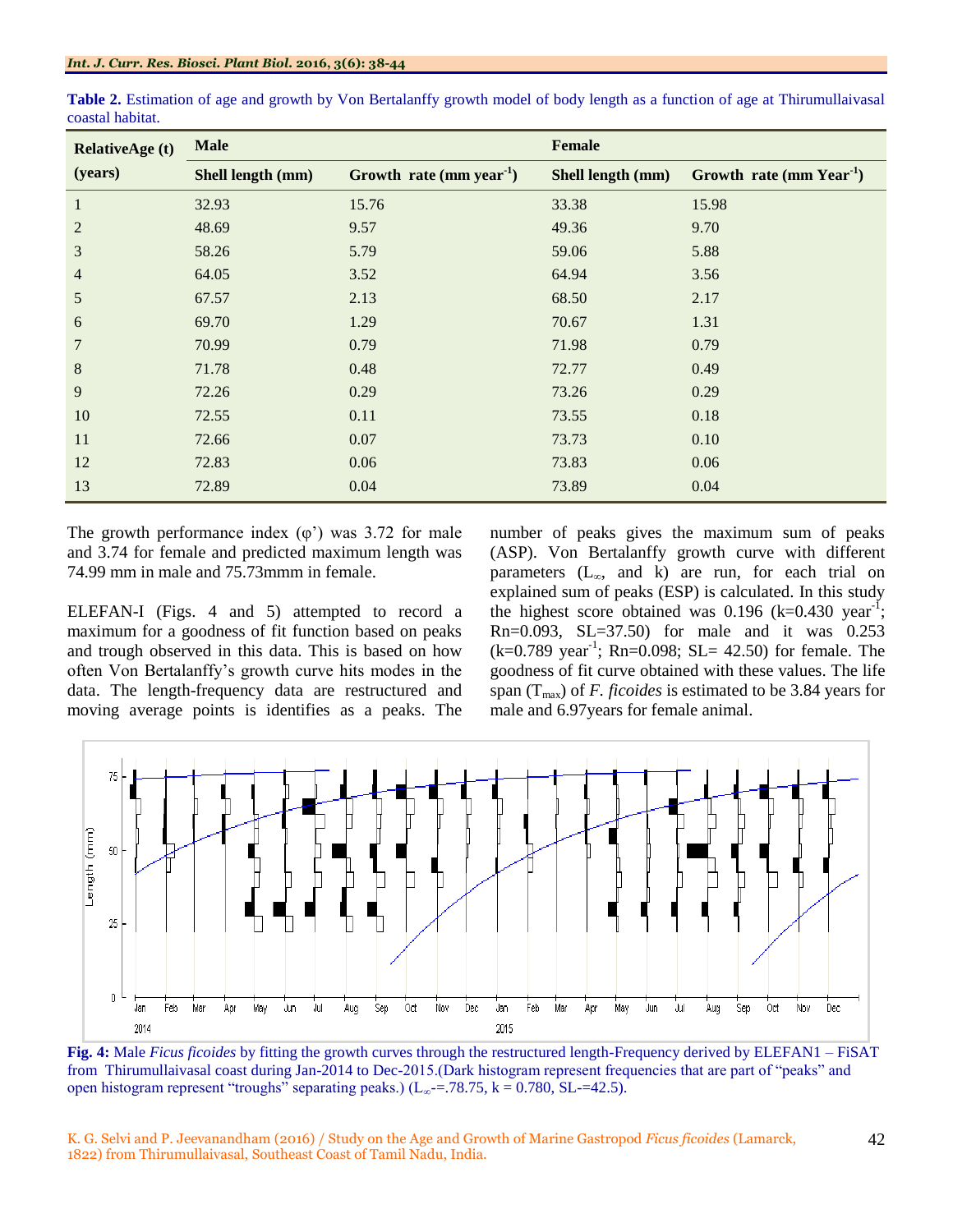

**Fig. 5:** Female *Ficus ficoides* by fitting the growth curves through the restructured length-Frequency derived by ELEFAN1 – FiSAT from Thirumullaivasal coast during Jan-2014 to Dec-2015. (Dark histogram represent frequencies that are part of "peaks" and open histogram represent "troughs" separating peaks.) ( $L_{\infty}$ =78.75, k =0.430, SL= 37.50).

#### **Discussion**

The length based methods were involved in all fisheries. Therefore the present study estimated in comparison with existing evidences. The estimated and predicted maximum length of female (74mm and 75.73mm) was higher than the male (73mm and74.99mm). The coefficient of growth compared where, male is (0.280 year - <sup>1</sup>) lower than female  $(0.282 \text{ years}^{-1})$ . Cob et al, 2009 reported in his study the female animal asymptotic length and growth coefficient are higher than the male.

The growth performance Phi index  $(\varphi)$  for female was higher than the male. This *F. ficoides* study was compared and agrees with other gastropod species where it is reported female is higher than the male (Barroso et al., 2005 and Cob et al, 2009). Wolff, 1994 reported marine gastropod from all latitudes that Phi index  $(\varphi)$ ranges between 2.2 to 4.7, the present study *ficus ficoides* growth performance index observed within the range was 3.72 for male and 3.74 for female.

The Length frequency samples were repeated over every month during the study period (January 2014–December 2015) to observe the goodness of fit curve determined by the parameters of  $L_{\infty}$ , k and  $R_n$ . Where ESP/ASP≥0. But usually  $0 \leq$  ESP/ASP $\leq$ 1. If ESP/ASP→1 or R<sub>n</sub>→1, the best goodness of fit is obtained (Pauly and Gaschutz, 1979; Chang et al., 1988; Per Sparre and Venema, 1998). In this present study it is found to be true and the best score obtained in the growth curve of *F. ficoides* was 0.196 for male and 0.253 for female.

Nagarajan (2013) reported small and medium sized animals with short life span ranging from 1.0-1.5 years with small  $L\infty$  and large k values. In this study it is true the life span of female *F. ficoides* is longer than the male animal with large  $L\infty$  and small k values. In the present study age and growth were estimated in comparison with existing evidences. Therefore, the validation of age determination has been put in further study.

# **Conflict of interest statement**

Authors declare that they have no conflict of interest.

#### **Acknowledgement**

The authors would like to thank the Principal, HOD, Assistant and Associate Professors of Dept. of Zoology, TBML College, Porayer, Tamil Nadu, India.

#### **References**

- Al-Barwani, S.M., Arshad, A., Amin, S. M. N., Japar, S. B., Siraj, S. S., Yap, C. K., 2007. Populaation dynamics of the green mussel *Perna viridis* from high spat-fall coastal water of Malacca, Peninsular Malaysis. Fish Respirat. 84, 147-152.
- Amin, S. M., Zafar, M., Halim, A., 2008. Age, growth, mortality and population structure of the oyster, *Crassostrea madrasensis*, in the Moheskhali channel (Southeastern coast of Bangladesh). J. Appl. Ichthiol. 24, 18-25.
- Barroso, C. M., Moreira, M. H., Richardson, C. A., 2005. Age and growth of *Nassarius reticulatus* in the Ria de Aveiro, North-Western Portugal. J. Mar. Biol. Assoc. 85, 151-156.